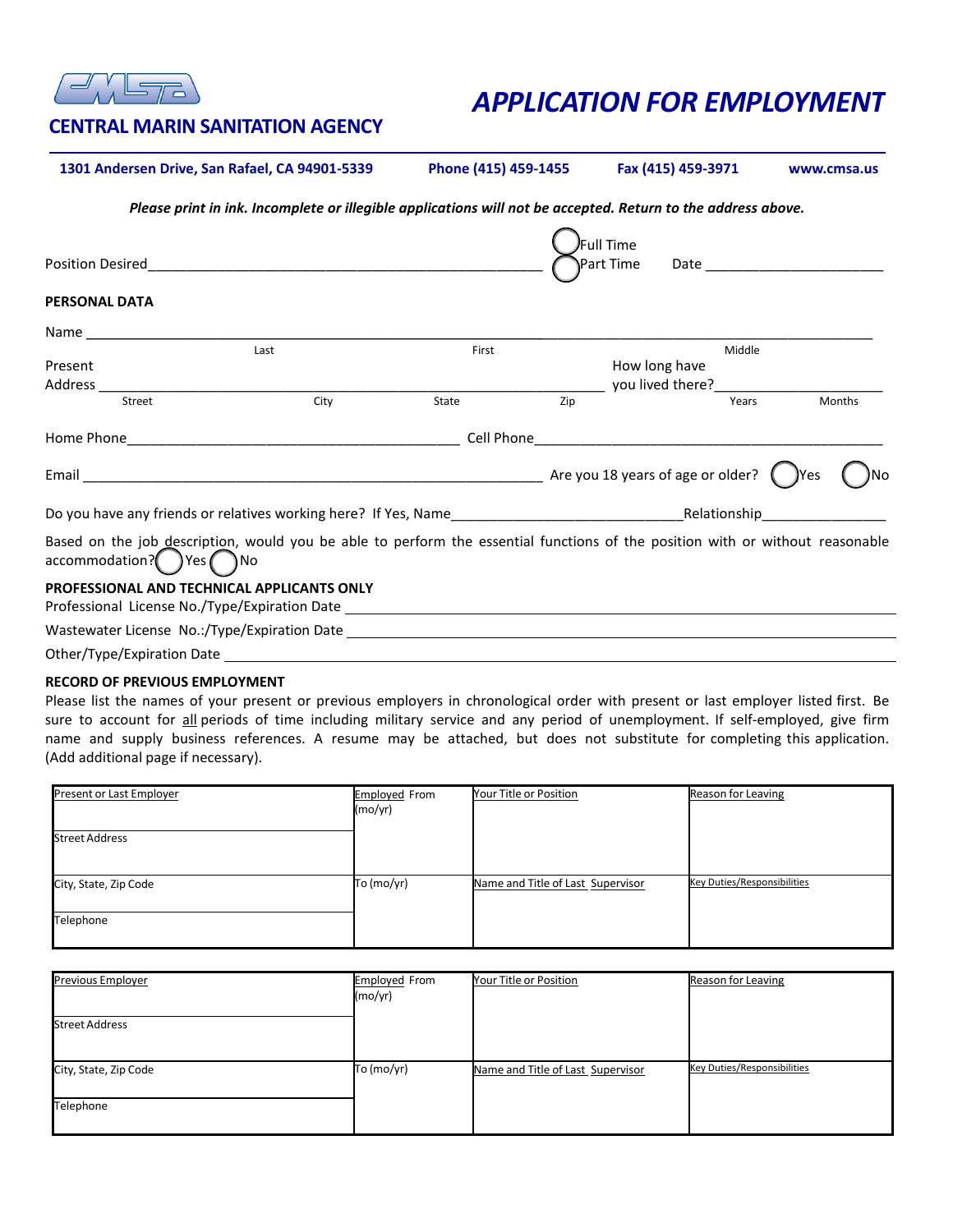| Previous Employer<br><b>Street Address</b> | <b>Employed From</b><br>(mo/yr) | Your Title or Position            | Reason for Leaving                 |
|--------------------------------------------|---------------------------------|-----------------------------------|------------------------------------|
| City, State, Zip Code                      | To (mo/yr)                      | Name and Title of Last Supervisor | <b>Key Duties/Responsibilities</b> |
| Telephone                                  |                                 |                                   |                                    |

| Previous Employer     | <b>Employed From</b><br>(mo/yr) | Your Title or Position            | Reason for Leaving          |
|-----------------------|---------------------------------|-----------------------------------|-----------------------------|
| <b>Street Address</b> |                                 |                                   |                             |
| City, State, Zip Code | To (mo/yr)                      | Name and Title of Last Supervisor | Key Duties/Responsibilities |
| Telephone             |                                 |                                   |                             |

\_\_\_\_\_\_\_\_\_\_\_\_\_\_\_\_\_\_\_\_\_\_\_\_\_\_\_\_\_\_\_\_\_\_\_\_\_\_\_\_\_\_\_\_\_\_\_\_\_\_\_\_\_\_\_\_\_\_\_\_\_\_\_\_\_\_\_\_\_\_\_\_\_\_\_\_\_\_\_\_\_\_\_\_\_\_\_\_\_\_\_\_\_\_\_\_\_\_\_\_\_\_\_\_\_\_\_\_\_ \_\_\_\_\_\_\_\_\_\_\_\_\_\_\_\_\_\_\_\_\_\_\_\_\_\_\_\_\_\_\_\_\_\_\_\_\_\_\_\_\_\_\_\_\_\_\_\_\_\_\_\_\_\_\_\_\_\_\_\_\_\_\_\_\_\_\_\_\_\_\_\_\_\_\_\_\_\_\_\_\_\_\_\_\_\_\_\_\_\_\_\_\_\_\_\_\_\_\_\_\_\_\_\_\_\_\_\_\_ \_\_\_\_\_\_\_\_\_\_\_\_\_\_\_\_\_\_\_\_\_\_\_\_\_\_\_\_\_\_\_\_\_\_\_\_\_\_\_\_\_\_\_\_\_\_\_\_\_\_\_\_\_\_\_\_\_\_\_\_\_\_\_\_\_\_\_\_\_\_\_\_\_\_\_\_\_\_\_\_\_\_\_\_\_\_\_\_\_\_\_\_\_\_\_\_\_\_\_\_\_\_\_\_\_\_\_\_\_

\_\_\_\_\_\_\_\_\_\_\_\_\_\_\_\_\_\_\_\_\_\_\_\_\_\_\_\_\_\_\_\_\_\_\_\_\_\_\_\_\_\_\_\_\_\_\_\_\_\_\_\_\_\_\_\_\_\_\_\_\_\_\_\_\_\_\_\_\_\_\_\_\_\_\_\_\_\_\_\_\_\_\_\_\_\_\_\_\_\_\_\_\_\_\_\_\_\_\_\_\_\_\_\_\_\_\_\_\_ \_\_\_\_\_\_\_\_\_\_\_\_\_\_\_\_\_\_\_\_\_\_\_\_\_\_\_\_\_\_\_\_\_\_\_\_\_\_\_\_\_\_\_\_\_\_\_\_\_\_\_\_\_\_\_\_\_\_\_\_\_\_\_\_\_\_\_\_\_\_\_\_\_\_\_\_\_\_\_\_\_\_\_\_\_\_\_\_\_\_\_\_\_\_\_\_\_\_\_\_\_\_\_\_\_\_\_\_\_ \_\_\_\_\_\_\_\_\_\_\_\_\_\_\_\_\_\_\_\_\_\_\_\_\_\_\_\_\_\_\_\_\_\_\_\_\_\_\_\_\_\_\_\_\_\_\_\_\_\_\_\_\_\_\_\_\_\_\_\_\_\_\_\_\_\_\_\_\_\_\_\_\_\_\_\_\_\_\_\_\_\_\_\_\_\_\_\_\_\_\_\_\_\_\_\_\_\_\_\_\_\_\_\_\_\_\_\_\_

| Have you ever been terminated or asked to resign from any job? $\bigcirc$ Yes $\bigcirc$ No. If Yes, please explain circumstances: |  |  |
|------------------------------------------------------------------------------------------------------------------------------------|--|--|

Please explain fully any gaps in your employment history:

May we contact your current employer?  $\bigcirc$  Yes  $\bigcirc$  No. If No, please explain:

Have you ever used another name?  $\binom{ }{ }$  Yes  $\binom{ }{ }$  No Is any additional information relative to change of name, or use of an assumed name or nickname, necessary to enable a check on your work and educational record? If yes, please explain:

\_\_\_\_\_\_\_\_\_\_\_\_\_\_\_\_\_\_\_\_\_\_\_\_\_\_\_\_\_\_\_\_\_\_\_\_\_\_\_\_\_\_\_\_\_\_\_\_\_\_\_\_\_\_\_\_\_\_\_\_\_\_\_\_\_\_\_\_\_\_\_\_\_\_\_\_\_\_\_\_\_\_\_\_\_\_\_\_\_\_\_\_\_\_\_\_\_\_\_\_\_\_\_\_\_\_\_\_ \_\_\_\_\_\_\_\_\_\_\_\_\_\_\_\_\_\_\_\_\_\_\_\_\_\_\_\_\_\_\_\_\_\_\_\_\_\_\_\_\_\_\_\_\_\_\_\_\_\_\_\_\_\_\_\_\_\_\_\_\_\_\_\_\_\_\_\_\_\_\_\_\_\_\_\_\_\_\_\_\_\_\_\_\_\_\_\_\_\_\_\_\_\_\_\_\_\_\_\_\_\_\_\_\_\_\_\_

### **EDUCATION**

|                         |                     |                | Describe Course   | Training, Experience, Skills, and  |
|-------------------------|---------------------|----------------|-------------------|------------------------------------|
| School Name             | Years completed     | Diploma/Degree | of Study or Major | <b>Extra-Curricular Activities</b> |
|                         | (Circle)            |                |                   |                                    |
| Elementary              | 8<br>6<br>4<br>5    |                |                   |                                    |
|                         |                     |                |                   |                                    |
| High School             | 10<br>11<br>12<br>9 |                |                   |                                    |
|                         |                     |                |                   |                                    |
| College/University      | 4                   |                |                   |                                    |
|                         |                     |                |                   |                                    |
| Graduate/Professional   | 3<br>4              |                |                   |                                    |
|                         |                     |                |                   |                                    |
| Trade or Correspondence |                     |                |                   |                                    |
|                         |                     |                |                   |                                    |
| Other                   |                     |                |                   |                                    |

Describe Specialized